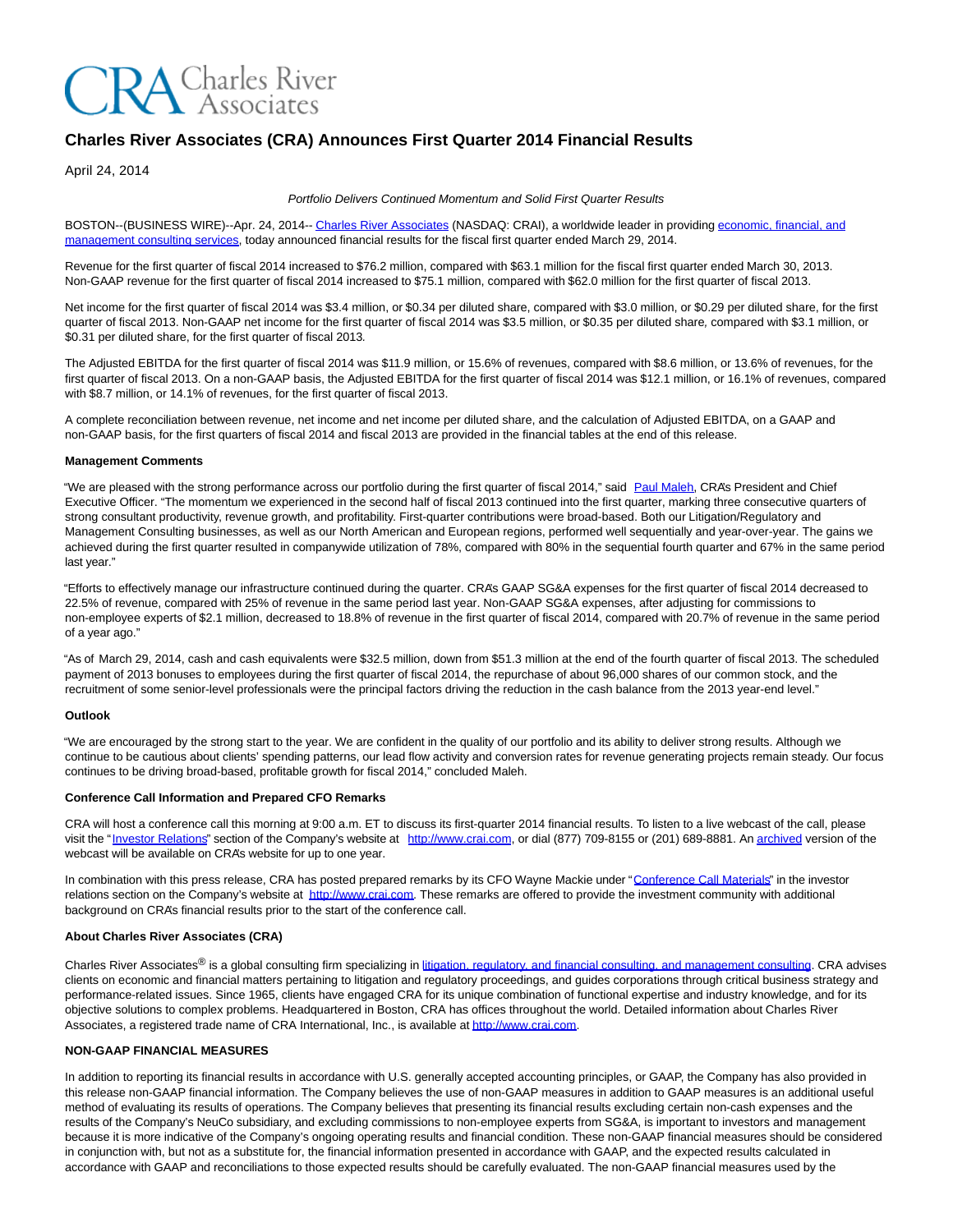Company may be calculated differently from, and therefore may not be comparable to, similarly titled measures used by other companies. Specifically, for the first quarters of fiscal 2013 and 2014, the Company has excluded NeuCo's results. Also, in calculating "Adjusted EBITDA," the Company has excluded the following non-cash expenses: depreciation and amortization, share-based compensation expenses, and amortization of forgivable loans.

Statements in this press release concerning the future business, operating results and financial condition of the Company, the ability of the Company's portfolio to deliver strong results, and statements using the terms "confident," "encouraged," "focus ahead," or similar expressions are "forward-looking" statements as defined in the Private Securities Litigation Reform Act of 1995. These statements are based upon management's current expectations and are subject to a number of factors and uncertainties. Information contained in these forward-looking statements is inherently uncertain, and actual performance and results may differ materially due to many important factors. Such factors that could cause actual performance or results to differ materially from any forward-looking statements made by the Company include, among others, the Company's restructuring costs and attributable annual cost savings, changes in the Company's effective tax rate, share dilution from the Company's stock-based compensation, dependence on key personnel, attracting, recruiting and retaining qualified consultants, dependence on outside experts, utilization rates, completing acquisitions and factors related to its completed acquisitions, including integration of personnel, clients and offices, and unanticipated expenses and liabilities, the risk of impairment write downs to the Company's intangible assets, including goodwill, if the Company's enterprise value declines below certain levels, risks associated with acquisitions it may make in the future, risks inherent in international operations, the performance of NeuCo, changes in accounting standards, rules and regulations, changes in the law that affect the Company's practice areas, management of new offices, the potential loss of clients, the ability of customers to terminate the Company's engagements on short notice, dependence on the growth of the Company's management consulting practice, the unpredictable nature of litigation-related projects, the ability of the Company to integrate successfully new consultants into its practice, the Company's ability to collect on forgivable loans should any become due, general economic conditions, intense competition, risks inherent in litigation, and professional liability. Further information on these and other potential factors that could affect the Company's financial results is included in the Company's periodic filings with the Securities and Exchange Commission. The Company cannot guarantee any future results, levels of activity, performance or achievement. The Company undertakes no obligation to update any of its forward-looking statements after the date of this press release.

#### **CRA INTERNATIONAL, INC.**

### **UNAUDITED CONDENSED CONSOLIDATED STATEMENTS OF OPERATIONS INCLUDING A RECONCILIATION TO NON-GAAP RESULTS FOR THE QUARTER ENDED MARCH 29, 2014 COMPARED TO THE QUARTER ENDED MARCH 30, 2013 (In thousands, except per share data)**

|                                                                              |                               |                           | Quarter Ended March 29, 2014                |                                   |                           | Quarter Ended March 30, 2013  |                           |                                             |                                   |                           |  |  |  |
|------------------------------------------------------------------------------|-------------------------------|---------------------------|---------------------------------------------|-----------------------------------|---------------------------|-------------------------------|---------------------------|---------------------------------------------|-----------------------------------|---------------------------|--|--|--|
|                                                                              |                               | <b>GAAP</b>               | <b>Adjustments</b><br><b>Non-GAAP</b><br>to |                                   |                           |                               | <b>GAAP</b>               | <b>Adjustments</b><br>to                    | Non-GAAP                          |                           |  |  |  |
|                                                                              | <b>GAAP</b><br><b>Results</b> | $%$ of<br><b>Revenues</b> | <b>GAAP</b><br><b>Results</b><br>(NeuCo)(1) | <b>Non-GAAP</b><br><b>Results</b> | $%$ of<br><b>Revenues</b> | <b>GAAP</b><br><b>Results</b> | $%$ of<br><b>Revenues</b> | <b>GAAP</b><br><b>Results</b><br>(NeuCo)(1) | <b>Non-GAAP</b><br><b>Results</b> | $%$ of<br><b>Revenues</b> |  |  |  |
| Revenues<br>Costs of                                                         | \$76,245                      | 100.0%                    | \$<br>1,164                                 | 75,081<br>\$                      | 100.0%                    | \$63,130                      | 100.0%                    | \$<br>1,101                                 | \$62,029                          | 100.0%                    |  |  |  |
| services                                                                     | 51,866                        | 68.0%                     | 364                                         | 51,502                            | 68.6%                     | 42,015                        | 66.6%                     | 366                                         | 41,649                            | 67.1%                     |  |  |  |
| Gross profit                                                                 | 24,379                        | 32.0%                     | 800                                         | 23,579                            | 31.4%                     | 21,115                        | 33.4%                     | 735                                         | 20,380                            | 32.9%                     |  |  |  |
| Selling,<br>general and<br>administrative<br>expenses<br>Depreciation<br>and | 17,160                        | 22.5%                     | 962                                         | 16,198                            | 21.6%                     | 15,800                        | 25.0%                     | 899                                         | 14,901                            | 24.0%                     |  |  |  |
| amortization                                                                 | 1,590                         | 2.1%                      |                                             | 1,590                             | 2.1%                      | 1,541                         | 2.4%                      | 1                                           | 1,540                             | 2.5%                      |  |  |  |
| Income (loss)<br>from<br>operations                                          | 5,629                         | 7.4%                      | (162)                                       | 5,791                             | 7.7%                      | 3,774                         | 6.0%                      | (165)                                       | 3,939                             | 6.4%                      |  |  |  |
| Interest and<br>other<br>expense, net<br>Income (loss)<br>before             | (245)                         | $-0.3%$                   | (17)                                        | (228)                             | $-0.3%$                   | (397)                         | $-0.6%$                   | (20)                                        | (377)                             | $-0.6%$                   |  |  |  |
| (provision)<br>benefit for<br>income taxes<br>(Provision)<br>benefit for     | 5,384                         | 7.1%                      | (179)                                       | 5,563                             | 7.4%                      | 3,377                         | 5.3%                      | (185)                                       | 3,562                             | 5.7%                      |  |  |  |
| income taxes                                                                 | (2,076)                       | $-2.7%$                   | (53)                                        | (2,023)                           | $-2.7%$                   | (542)                         | $-0.9%$                   | (70)                                        | (472)                             | $-0.8%$                   |  |  |  |
| Net income<br>(loss)<br>Net loss<br>attributable to<br>noncontrolling        | 3,308                         | 4.3%                      | (232)                                       | 3,540                             | 4.7%                      | 2,835                         | 4.5%                      | (255)                                       | 3,090                             | 5.0%                      |  |  |  |
| interest, net                                                                | 102                           | 0.1%                      | 102                                         |                                   | 0.0%                      | 134                           | 0.2%                      | 134                                         |                                   | 0.0%                      |  |  |  |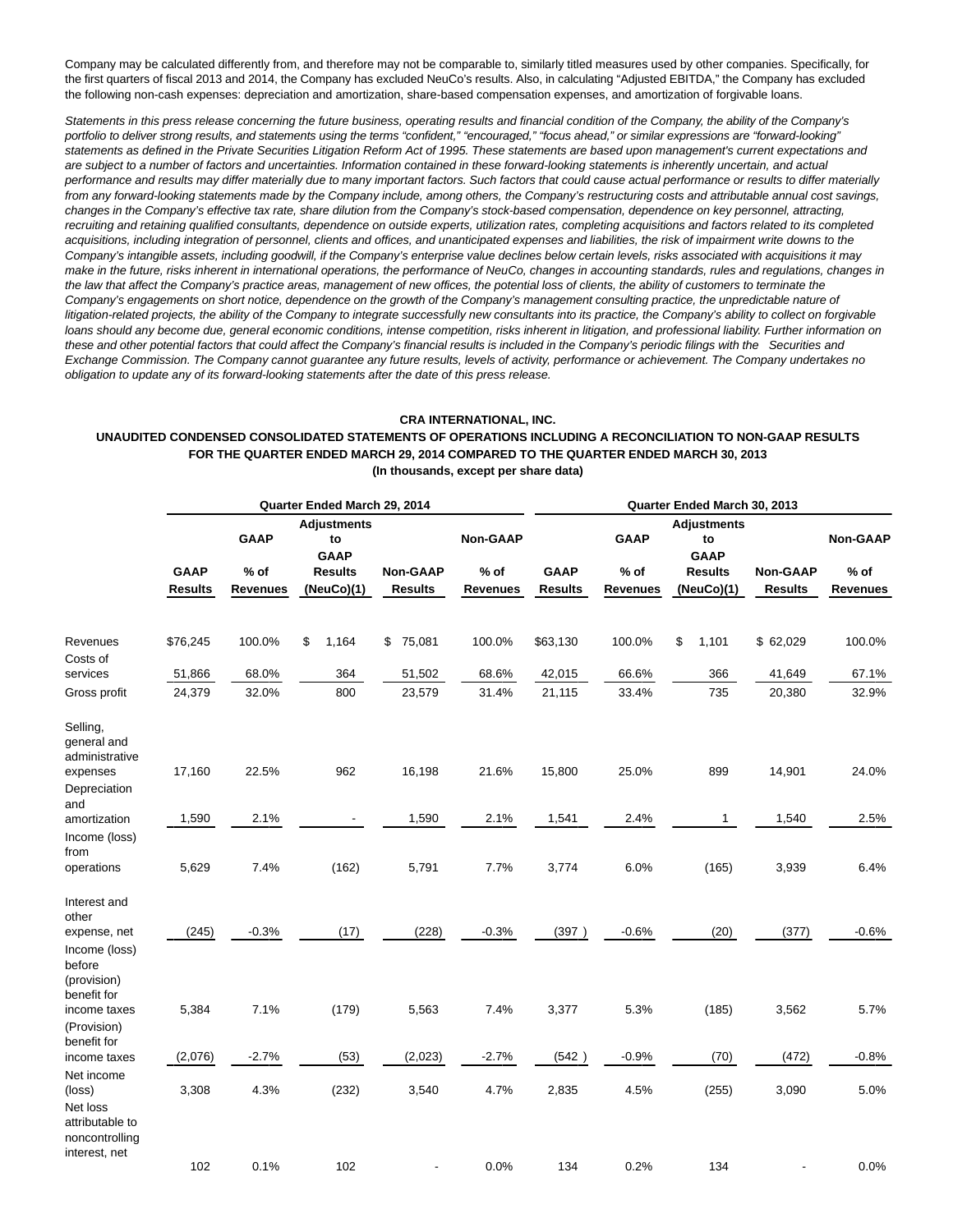| of tax<br>Net income<br>(loss)<br>attributable to<br><b>CRA</b><br>International,<br>Inc. | \$3,410    | 4.5% | \$<br>(130) | \$ | 3,540  | 4.7% | \$2,969    | 4.7% | \$<br>(121) | 3,090<br>\$ | 5.0% |
|-------------------------------------------------------------------------------------------|------------|------|-------------|----|--------|------|------------|------|-------------|-------------|------|
| Net income per<br>share attributable<br>to CRA<br>International, Inc.:<br>Basic           | \$<br>0.34 |      |             | \$ | 0.35   |      | \$<br>0.30 |      |             | \$<br>0.31  |      |
| <b>Diluted</b>                                                                            | \$<br>0.34 |      |             | S  | 0.35   |      | \$<br>0.29 |      |             | 0.31<br>\$  |      |
| Weighted average<br>number of shares<br>outstanding:                                      |            |      |             |    |        |      |            |      |             |             |      |
| Basic                                                                                     | 10,029     |      |             |    | 10,029 |      | 9,994      |      |             | 9,994       |      |
| <b>Diluted</b>                                                                            | 10,108     |      |             |    | 10,108 |      | 10,084     |      |             | 10,084      |      |

(1) These adjustments include activity related to NeuCo in

the Company's GAAP results.

## **CRA INTERNATIONAL, INC. UNAUDITED ADJUSTED EBITDA INCLUDING A RECONCILIATION TO NON-GAAP ADJUSTED EBITDA FOR THE FISCAL QUARTER ENDED MARCH 29, 2014 COMPARED TO THE FISCAL QUARTER ENDED MARCH 30, 2013 (In thousands)**

|                                     | Quarter Ended March 29, 2014    |             |                    |           |                                   |                                   |        |                 |                         |             | Quarter Ended March 30, 2013  |           |                                   |                   |        |                 |  |  |
|-------------------------------------|---------------------------------|-------------|--------------------|-----------|-----------------------------------|-----------------------------------|--------|-----------------|-------------------------|-------------|-------------------------------|-----------|-----------------------------------|-------------------|--------|-----------------|--|--|
|                                     |                                 | <b>GAAP</b> | <b>GAAP</b>        |           | <b>Adjustments Non-GAAP</b><br>to |                                   |        | <b>Non-GAAP</b> |                         | <b>GAAP</b> | <b>GAAP</b>                   |           | <b>Adjustments Non-GAAP</b><br>to |                   |        | <b>Non-GAAP</b> |  |  |
|                                     | Quarter<br><b>Ended</b><br>2014 |             | $%$ of             |           | <b>GAAP</b><br><b>Results</b>     | $%$ of<br>Quarter<br><b>Ended</b> |        |                 | Quarter<br><b>Ended</b> | $%$ of      | <b>GAAP</b><br><b>Results</b> |           | Quarter<br>Ended                  |                   | $%$ of |                 |  |  |
|                                     |                                 |             | March 29, Revenues | NeuCo (1) |                                   | March 29,<br>2014                 |        | <b>Revenues</b> | March<br>30, 2013       |             | <b>Revenues</b>               | NeuCo (1) |                                   | March 30,<br>2013 |        | <b>Revenues</b> |  |  |
| Income (loss) from                  |                                 |             |                    |           |                                   |                                   |        |                 |                         |             |                               |           |                                   |                   |        |                 |  |  |
| operations                          | \$                              | 5,629       | 7.4%               | \$        | (162)                             | \$                                | 5,791  | 7.7%            |                         | \$3,774     | 6.0%                          | \$        | (165)                             | \$                | 3,939  | 6.4%            |  |  |
| Depreciation and<br>amortization    |                                 | 1,590       | 2.1%               |           |                                   |                                   | 1,590  | 2.1%            |                         | 1,541       | 2.4%                          |           |                                   |                   | 1,540  | 2.5%            |  |  |
| <b>EBITDA</b>                       |                                 | 7,219       | 9.5%               |           | (162)                             |                                   | 7,381  | 9.8%            |                         | 5,315       | 8.4%                          |           | (164)                             |                   | 5,479  | 8.8%            |  |  |
| Share-based<br>compensation         |                                 |             |                    |           |                                   |                                   |        |                 |                         |             |                               |           |                                   |                   |        |                 |  |  |
| expenses                            |                                 | 1,327       | 1.7%               |           |                                   |                                   | 1,327  | 1.8%            |                         | 480         | 0.8%                          |           |                                   |                   | 480    | 0.8%            |  |  |
| Amortization of<br>forgivable loans |                                 | 3,379       | 4.4%               |           |                                   |                                   | 3,379  | 4.5%            |                         | 2,772       | 4.4%                          |           |                                   |                   | 2,772  | 4.5%            |  |  |
| <b>Adjusted EBITDA</b>              |                                 | \$11,925    | 15.6%              | \$        | (162)                             | \$                                | 12,087 | 16.1%           |                         | \$8,567     | 13.6%                         | \$        | (164)                             | \$                | 8,731  | 14.1%           |  |  |

(1) These adjustments include activity related to NeuCo in the Company's GAAP results.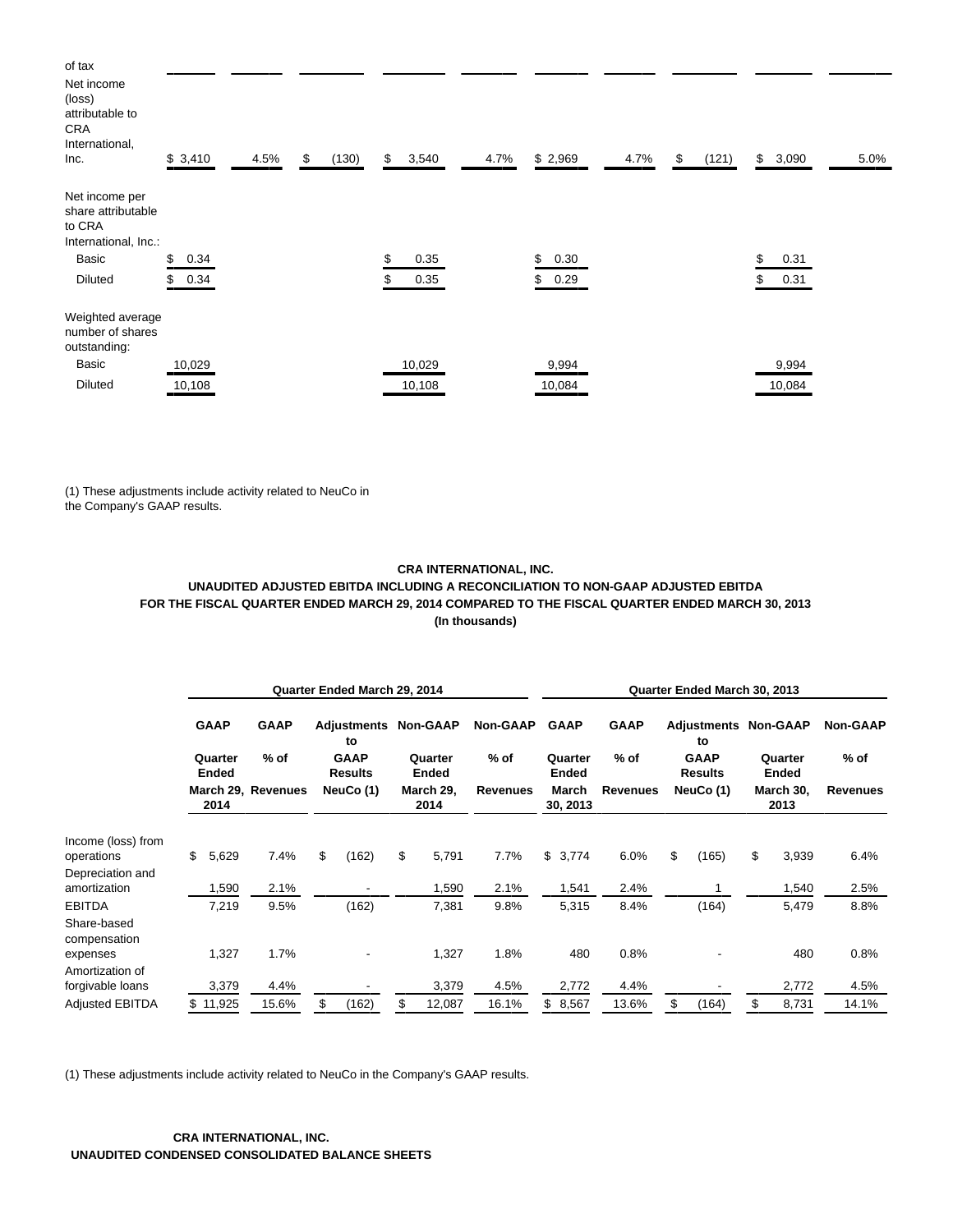#### **(In thousands)**

|                                            | March 29,    | December 28,  |
|--------------------------------------------|--------------|---------------|
|                                            | 2014         | 2013          |
| <b>Assets</b>                              |              |               |
| Cash and cash equivalents                  | \$<br>32,492 | \$<br>51,251  |
| Accounts receivable and unbilled, net      | 85,969       | 82,131        |
| Other current assets                       | 27,418       | 29,581        |
| Total current assets                       | 145,879      | 162,963       |
| Property and equipment, net                | 14,930       | 15,655        |
| Goodwill and intangible assets, net        | 89,143       | 86,110        |
| Other assets                               | 56,786       | 55,576        |
| <b>Total assets</b>                        | \$306,738    | \$<br>320,304 |
| Liabilities and shareholders' equity       |              |               |
| <b>Current liabilities</b>                 | \$<br>71,357 | \$<br>87,960  |
| Long-term liabilities                      | 7,848        | 7,707         |
| <b>Total liabilities</b>                   | 79,205       | 95,667        |
| Total shareholders' equity                 | 227,533      | 224,637       |
| Total liabilities and shareholders' equity | \$306,738    | \$<br>320,304 |

# **CRA INTERNATIONAL, INC. UNAUDITED CONDENSED CONSOLIDATED STATEMENTS OF CASH FLOWS**

(In thousands)

|                                                               | <b>Quarter Ended Quarter Ended</b> |           |           |           |  |  |
|---------------------------------------------------------------|------------------------------------|-----------|-----------|-----------|--|--|
|                                                               |                                    | March 29, | March 30, |           |  |  |
|                                                               |                                    | 2014      |           | 2013      |  |  |
| <b>Operating activities:</b>                                  |                                    |           |           |           |  |  |
| <b>Net income</b>                                             | \$                                 | 3,308     | \$        | 2,835     |  |  |
| Adjustments to reconcile net income                           |                                    |           |           |           |  |  |
| to net cash used in operating activities,                     |                                    |           |           |           |  |  |
| net of effect of acquired businesses:                         |                                    |           |           |           |  |  |
| Non-cash items, net                                           |                                    | 1,562     |           | 3,256     |  |  |
| Accounts receivable and unbilled services                     |                                    | (2,093)   |           | 4,415     |  |  |
| Working capital items, net                                    |                                    | (17, 234) |           | (18, 408) |  |  |
| Net cash used in operating activities                         |                                    | (14, 457) |           | (7,902)   |  |  |
| <b>Investing activities:</b>                                  |                                    |           |           |           |  |  |
| Consideration relating to acquisitions, net                   |                                    | (1, 504)  |           | (15, 731) |  |  |
| Purchase of property and equipment                            |                                    | (447)     |           | (1, 174)  |  |  |
| Net cash used in investing activities                         |                                    | (1, 951)  |           | (16, 905) |  |  |
| <b>Financing activities:</b>                                  |                                    |           |           |           |  |  |
| Issuance of common stock, principally stock option exercises  |                                    |           |           | 119       |  |  |
| Payments on notes payable                                     |                                    | (16)      |           |           |  |  |
| Tax withholding payments reimbursed by restricted shares      |                                    | (143)     |           | (194)     |  |  |
| Excess tax benefits from share-based compensation             |                                    |           |           | 5         |  |  |
| Repurchase of common stock                                    |                                    | (2, 124)  |           |           |  |  |
| Net cash used in financing activities                         |                                    | (2, 283)  |           | (70)      |  |  |
| Effect of foreign exchange rates on cash and cash equivalents |                                    | (68)      |           | 16        |  |  |
| Net decrease in cash and cash equivalents                     |                                    | (18, 759) |           | (24, 861) |  |  |
| Cash and cash equivalents at beginning of period              |                                    | 51,251    |           | 55,451    |  |  |
|                                                               |                                    |           |           |           |  |  |